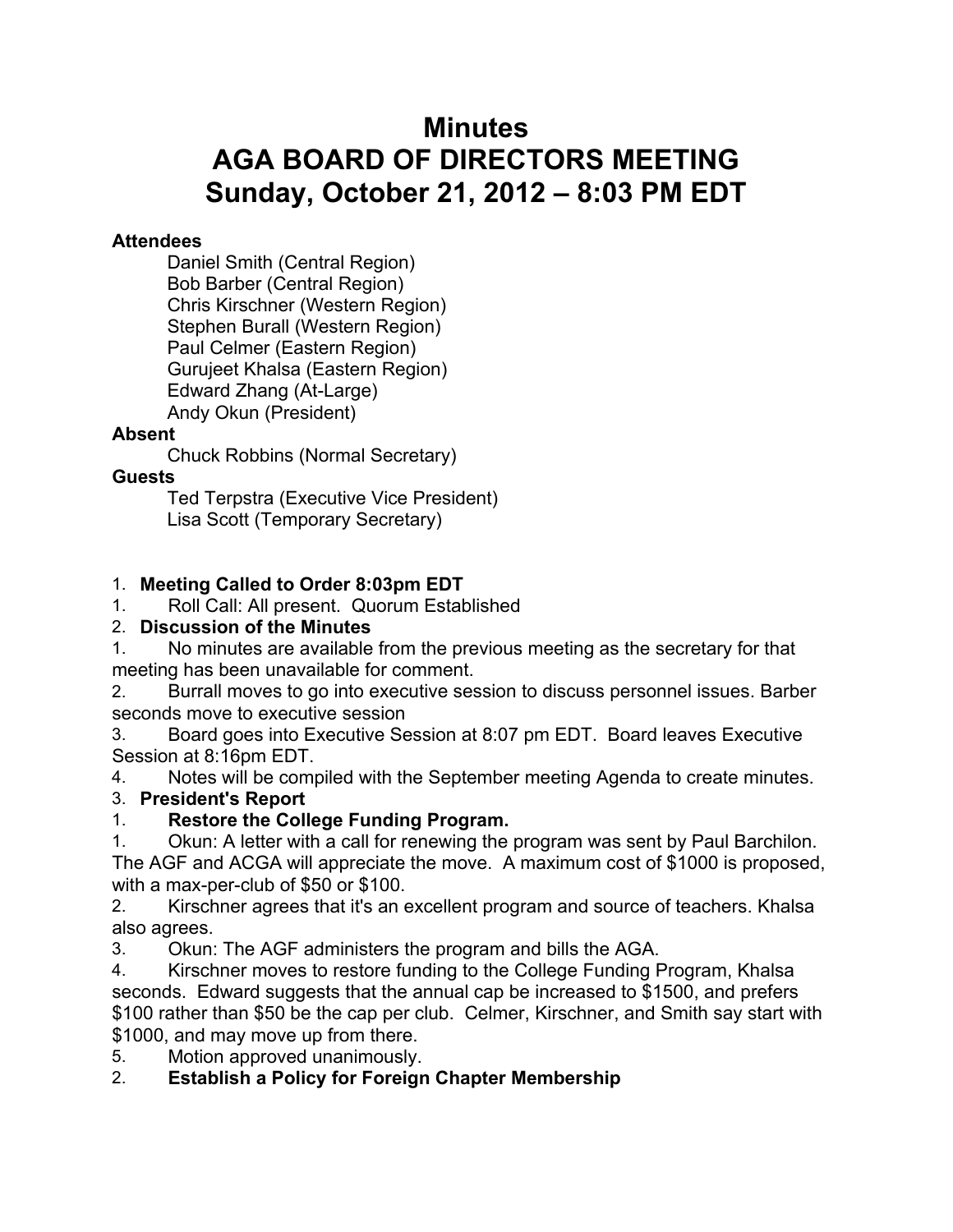1. This topic came up after the club in Shanghai attempted to join the AGA as a member. Their joining our ratings system unpopular, but Okun says Jonathon Bresler is helping them use our Open-Source software to establish their own rating system.

2. The question also came up whether a chapter in a foreign country can be a chapter in the AGA. There was once a chapter in Israel; a chapter on an Air Base in Japan was turned down. The Articles of Incorporation and By-Laws show that many years ago we were expected to have adopted a policy  $(Bv-Laws \$  1) the regions are listed; in this list the Board is called upon to establish a policy on the issue of foreign chapter membership. The definition of a chapter is any group of people who share the goals of the corporation.

3. Okun proposes a motion such as: A group of go players that are either American residents or citizens, or that meets regularly in the US.

1. Kirschner says this has been the unofficial policy in the past.

2. Smith suggests that any group meeting overseas should be meeting on US soil (ie., military base, consulate office, etc.).

4. Okun argues that the board should make a policy, rather than putting it off, since the by-laws mandate it. Also, allowing diplomatic and military outposts may encourage outreach.

5. Smith suggests drafting a precise policy with the assistance of the Policy and Governance Committee. Kirschner moves to consult the committee, Burrall seconds.

1. Zhang asks whether the concern is the voting or something else. Smith is concerned with starting an AGA organization inside another organization's jurisdiction.

2. Motion to draft a precise policy with the assistance of the Policy and Governance Committee carries unanimously.

# 3. **Participation of members of foreign organizations**

1. We have unofficially had a policy that members of foreign organizations can participate in tournaments without paying an AGA membership or AGA tournament fee. Okun asks the board to make the policy official.

2. Burrall moves, Barber seconds.

1. The Policy should state that: The AGA does not charge foreign nationals who are members of their own organization an AGA membership fee for participation in an AGA tournament.

2. Kirschner states that this policy predates the existing by-laws. He would suggest that prior policies be continued unless changed. Kirschner moves to amend the motion to say that Andy will come up with the exact wording and submit it at the next meeting. **Barber seconds.** Unanimous approval.

### 4. **New Congress Liaison.**

1. Kirschner is stepping down as Congress Liaison. Josh Larson will be replacing him. He will take a formalistic approach, which will be beneficial.

2. Khalsa asks what the Congress Liaison does.

1. Kirschner says that it was originally to be the liaison between the AGA structure and the local leadership. It was historically fraught with difficulties, but in the last 3 years there has been a sense that the AGA should take a stronger role in management of the Congress. The board and the Liaison have created a Memorandum of Understanding, and in the last year or two the AGA has taken a more dominant role in financial management.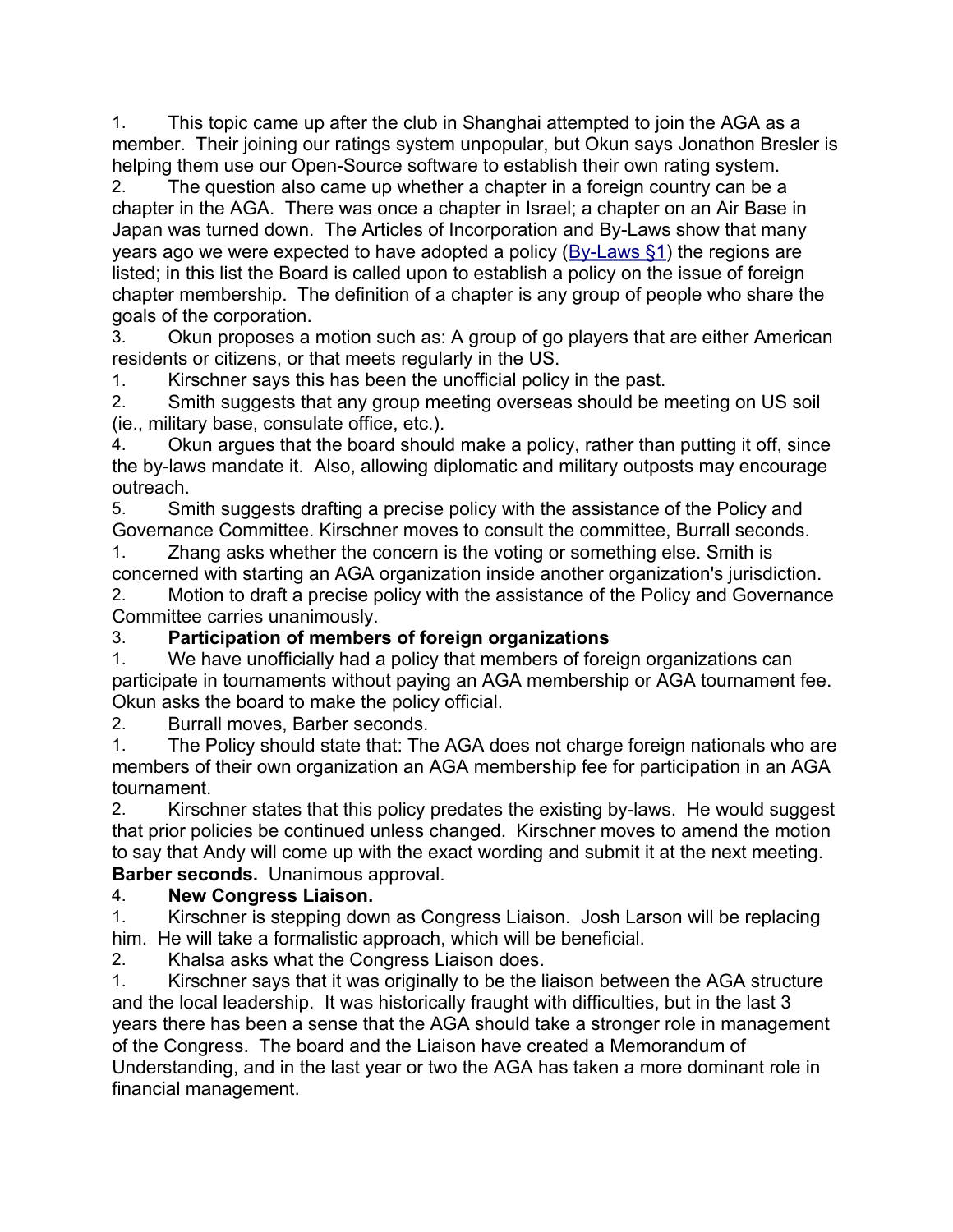2. Okun also suggests that the position should be changed to Congress Coordinator. Kirschner agrees.

# 5. **Informational: New policy Professionals at the US Go Congress**

1. The number will increase, and for this reason and others a new policy and structure are being developed in order to control the Congress budget and provide opportunities for our local pros. Okun will update the board when there is something more concrete.

2. Celmer asks if the intention is to invite fewer pros. Okun responds that he is trying to look at whether or not there can be multiple levels of work. A number of different ideas have been floated. Celmer thinks that this should be reviewed on paper, and that a preliminary draft should be sent to the North American pros as soon as possible.

3. Kirschner said that pros must be consulted, but that it is not a radical change such that the pros would be shocked.

4. Khalsa ask if this has been at the discretion of Congress Directors? Okun says no, that discretion has already been taken with the Memorandum of Understanding and the AGA invitations to professionals. A structure like this will also depend on being defensible and something that can be carried on from year to year.

5. Discussion of how the financials should account for the professionals.

6. Burrall asks whether or not the new system will take account of the Congress Attendees' preferences. Zhang agrees with taking into account the Congress attendees' preferences. Okun says it will be considered.

7. Smith would also like to add that he does not want to have a two-tiered system. Kirschner suggests that this system would be based on services provided, and that ideally this decision (in a number of years) could be handed off to the pros. Smith would be fine with the pros choosing a tier for themselves.

8. Okun says that the input of the pros will be solicited.

9. Clarification of what is currently AGA expense and what is currently the expensive of the foreign professional organizations or the pros themselves.

10. Zhang says that the specific level of compensation could also depend on the attendance at the Congress, and that the pros should understand the difference made by a Congress attendance of 250 rather than 450.

11. Smith suggests that Okun should use this information to prepare a policy.

# 6. **Status of 2010 Congress Accounting**

1. Investigation is still on-going.

# 7. **AGA Games Database**

1. Andrew Jackson has an appropriate volunteer and will be coordinating between her and Jon Bresler.

# 8. **Status of City League**

1. Go players tend to wait until the last minute, so some further publicity and individual contact will take place.

9. **Congress Directors request that the AGA pay for AGA Congress** Volunteers (such as the Ejournal Team), not the Congress

1. Kirschner clarifies who have taken comps (7 comps total for foreign VIPS, the EJ Team, occasionally the AGA President). It has been his feeling for some time that this should be AGA expenses and not shared expenses, but past presidents disagrees. The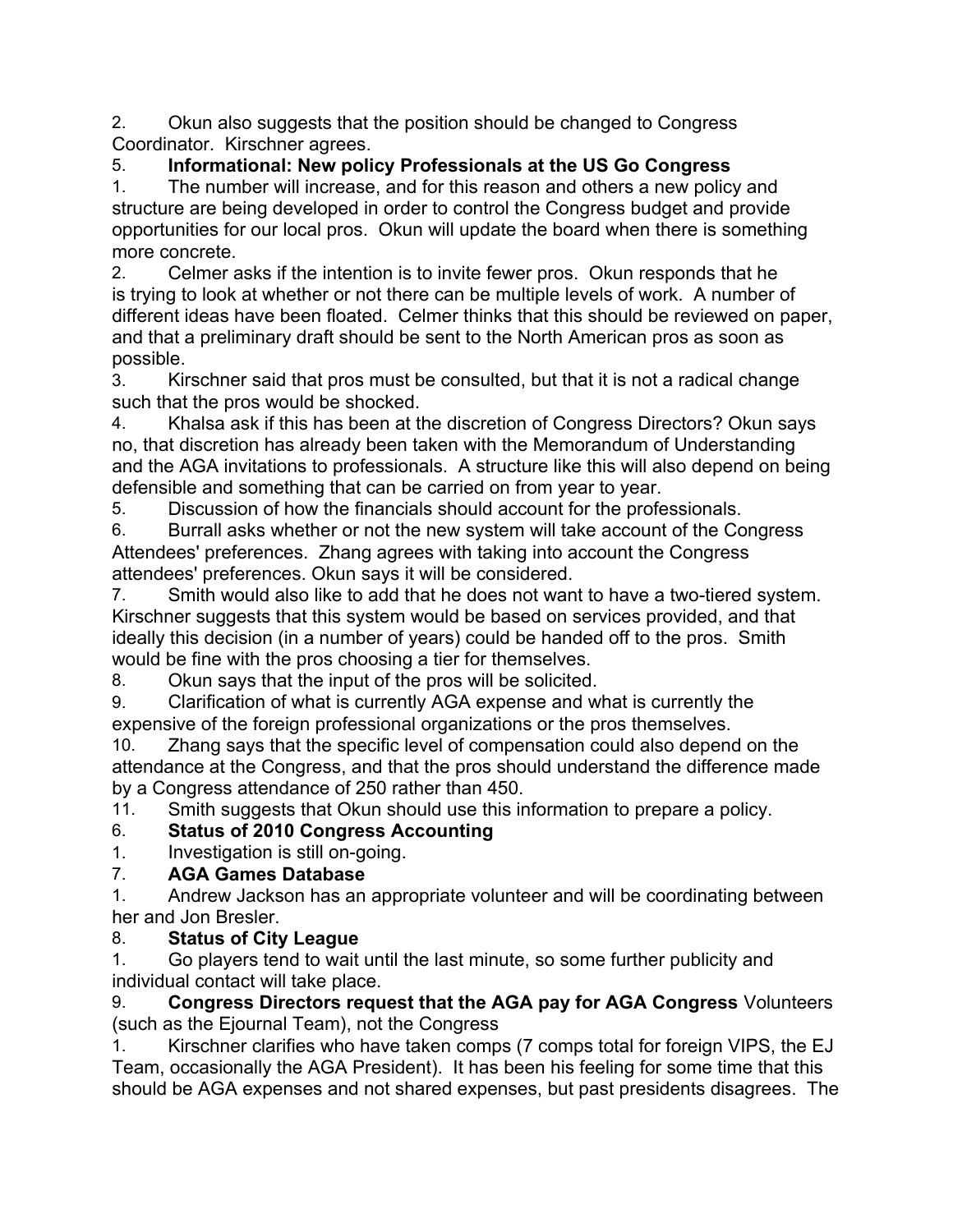number has grown significantly in the 17 years that Kirschner was Congress Director.

2. The Congress expenses have been growing considerably greater than inflation, causing some attendees not to come. This is one budget item that does factor into registration fees. The loss of the ING money to support the growing Youth attendance (and the consistent youth discount) has also caused a problem.

3. Smith's thoughts are that the EJ is publicity, and that is in the Congress's interests, so he is ok with the Congress paying for that. He can see the argument for making VIP costs the responsibility of the AGA.

4. Burrall thinks that the Ejournal provides a valuable service for attendees to the Congress, but particularly to those not attending and to posterity. As such, the Ejournal is arguably the AGA's responsibility, and it may not be appropriate for the Congress to split the cost of it.

5. Okun suggests that Garlock would suggest that a functioning EJ is a crucial part of Congress.

6. Kirschner says that there are an infinite number of arguments. His is that the EJ is providing services to the world by reporting the news. The extent to which it is promotional is great, but there is no reason that the event should pay for the presence of the press. Smith does not see that the EJ is just the "press," but is of greater significance to the AGA than comparable press are to other institutions; it is in effect the AGA's marketing department.

7. Barber asks how much money is at stake here, and that it should be considered in light of the AGA's reserves. Kirschner says that the maximum is about \$6000, or \$10-\$15 for each Congress attendee.

8. Khalsa suggests that if it is a budgetary line-item, and greater transparency has been requested, then we should budget it as a line item. Hopefully the Congress surplus can pay for it.

1. Kirschner explains the specifics of who pays for what:

1. Congress has assumed some costs (such as youth discounts) formally pay for by the ING Foundation.

2. The AGF pays for items such as the Redmond Cup.

3. The AGA Pays for items such as the Masters Tournament.

9. Zhang suggests that perhaps the AGA can accommodate the Ejournal staff, and the Congress select the VIPS. Kirschner suggests that Okun's suggestion, taking account of the fact that the budget is an executive function that requires negotiation between the AGA and the Congress Directors, should be taken.

10. Okun suggests that this is not an item for a motion, but he requests further ideas and thoughts by email.

# 10. **Policy for spending AGA Reserves**

1. Okun suggests board suggestions, or preferably a committee to handle this item. The Board and the President are responsibility to the membership on this issue.

2. Kirschner suggests professional advice.

3. Khalsa suggests that we should have a defensible policy for why the reserve is a certain amount. Smith concurs.

4. A committee is being formed to include Khalsa, Zhang (who has some expertise in this area), and Okun.

# 11. **Old Congress Funds**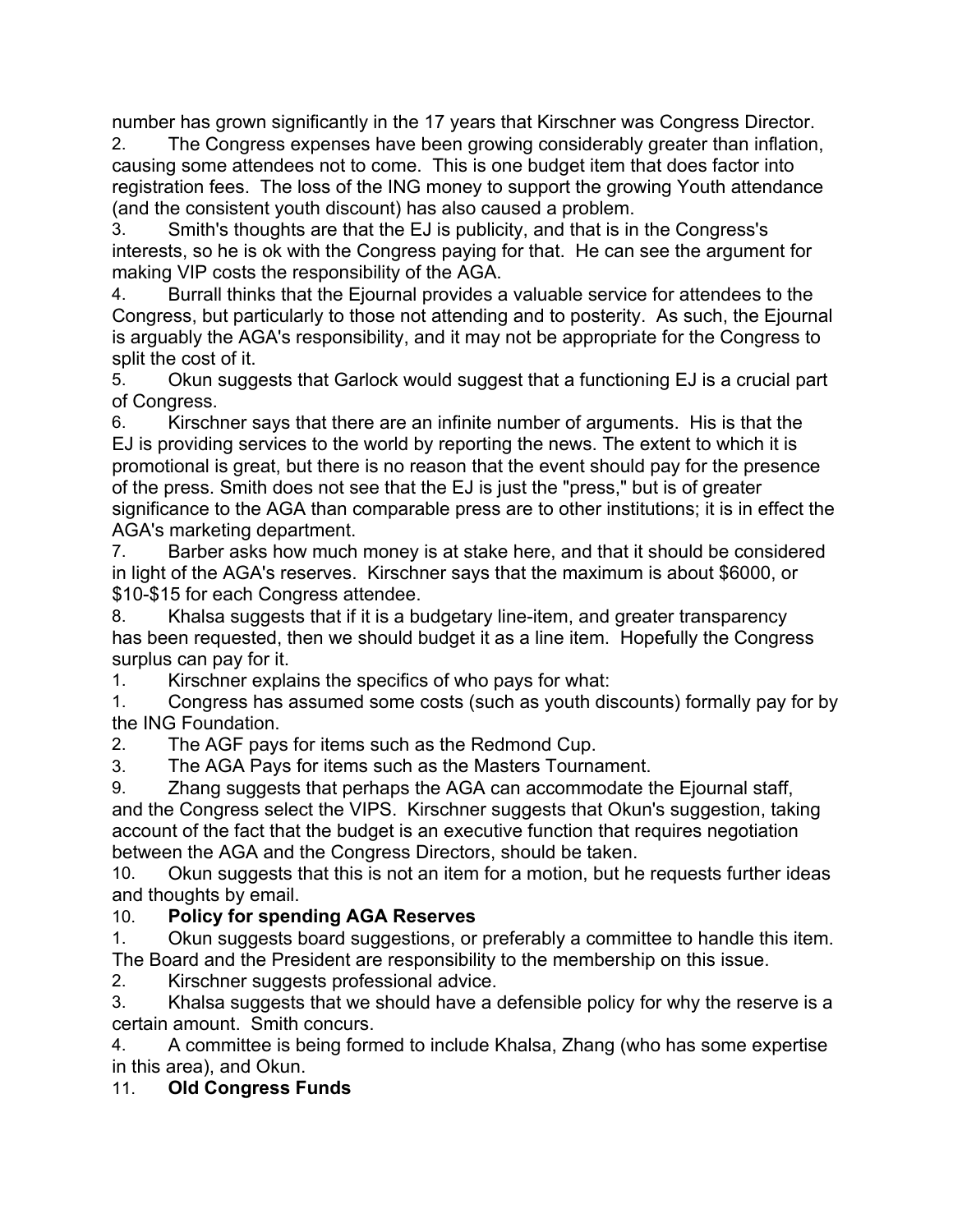1. The funds belong to the AGA, but by agreement the funds are allocated to the individual congresses to be spent in accordance with the AGA's mission. Some of the funds have sat in reserves for a long period of time.

1. Occasionally the organizers are no longer active, or the funds have been dormant for a long time. These funds then revert to the AGA for promotional purposes.

2. Khalsa asks how much money is currently available. Kirschner suggests \$20,000-\$30,000. Zhang confirms approximately \$29,000, primarily from 3 congresses. Okun responds that taking back the money would be new.

3. The item is not urgent, but it worth consideration.

4. Kirschner informs the board that as of 2011, a new item was added to the Memorandum of Understanding that funds which have lain unused for 10 years or more will be reclaimed by the US.

5. Smith suggests that the board should make a policy, and further suggests that a few board members should propose a policy.

6. **?UNKNOWN?** asks for a statement from each outstanding club about the funds.

1. Okun asks if we should approach the Houston club directly, since their funds are nearing the 10 year mark.

# 4. **2011 Chapter Consortium**

1. Following discussion, the board previously approved allocating \$2000 to the 2011 US Go Congress Chapter Consortium.

2. Okun suggests that the allocated funds will be used quickly, although they have not yet been distributed.

3. Smith says that the Treasurer will not allocate funds unless directed to do so. He calls that a motion be made.

4. Kirschner asks for information about the consortium that was to be constituted. He moves that the funds be allocated. Barber seconds.

5. Motion passes unanimously.

# 5. **Rank certification**

1. Khalsa circulated a proposal and there has been discussion via email.

2. Proposal would be based on merit. Is this just rank, or also things like winning games?

1. Khalsa: This can also vary by rank. For example, for 15 kyu attaining the level is sufficient. For something like 1 dan, there may be stipulations that one must retain the rank for 6 months, a certain number of games, or other qualifications. The qualifications should increase with the stronger ratings.

2. Okun: What statistical significance does this have? Khalsa purposefully did not include sigma in his proposal, particularly since sigma tends to be backward-looking.

3. Khalsa suggests that a rank certificate would be (on average) 1-2 ranks below the current rating with a system based on sigma. He does not propose such a system.

4. There is also discussion based on being fair to people who live in remote areas, and a sigma-based system would be punitive to such people due to the number of games that would have to be played.

3. Kirschner would like to make sure that the specific system that we devises awards ranks to people based to some extent on confidence that they will not go below that rating in the near future.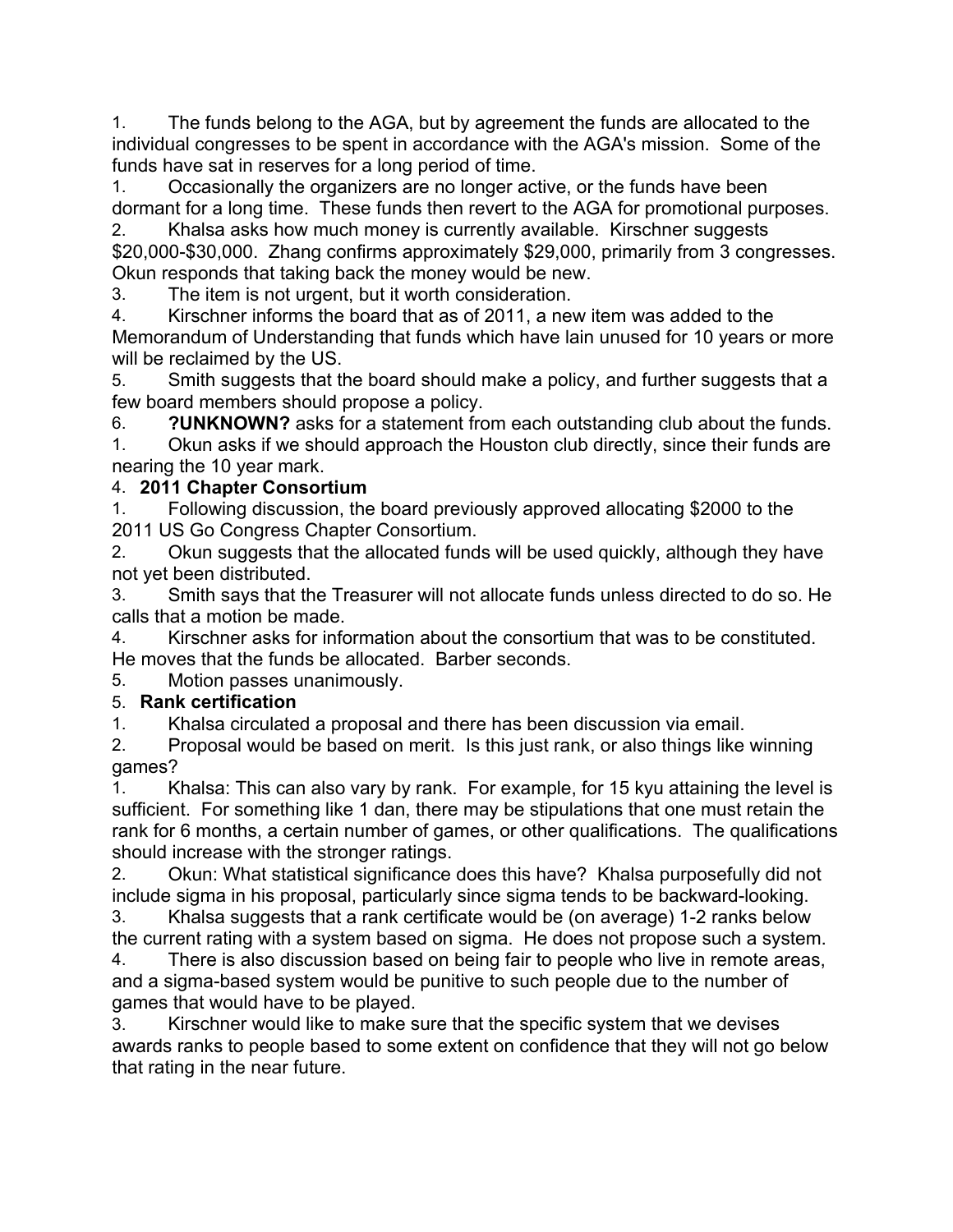1. Khalsa's proposal could easily include a requirement of a certain number of wins, with a number ascertained by examining the data.

4. Smith clarifies that the suggestion is that the algorithm should be applied as of 1-2 years prior to its approval, and that this decision should be tested against their performance in the intervening time so as to judge its appropriateness.

1. Khalsa says that this is fine, as long as the algorithm may be easily understood by AGA members, and so that the requirements may be publicized so that members are motivated.

2. Zhang likes the idea of an easily-comprehensive algorithm and some system that will be motivating.

5. Okun calls for suggestions about what the algorithm should contain. Discussion of specifics that should be taken into account by the algorithm.

6. Discussion concerning whether specific criteria would be punitive to people in less-populated areas. The algorithm should take into account this issue, but also be rigorous and clearly defined.

1. Smith suggests that because we will be making available a certificate with specific requirements and incentives, peoples' behaviors may change. The old data may not fully reflect this fact.

2. Okun and Khalsa agree, and add that this is part of the goal.

7. Okun asks how important the simplicity factor is to Board members, so that he may better direct the creation of the algorithm.

1. For Smith and Khalsa, the simplicity is extremely important.

8. Okun suggests a system where there are many requirements, but which allows for some decider to overrule based on different criteria. Example: a person who cannot find many close games participates successfully at a high rank, or a person who hold a rating of 5.8 and a low sigma may be awarded a 5-dan certificate regardless of whether or not he/she meets other qualifications.

9. Kirschner suggests that even if the calculation is not easy, there could be a calculator placed online that would assist.

10. Kirschner moves that the board instruct Okun to construct an algorithm (based on the above discussion), compare it to past data, and report back to the board by late December. Celmer seconds. Motion passes unanimously.

11. Limited discussion of who should sign off on the certificate, postponed to a later meeting.

# 6. **List of Priorities**

1. This meeting has already lasted 2.5 hours, so there is request for a proposal to be sent via email, and that this item appear near the top of the agenda for the next meeting.

# 2. Item tabled

# 7. **IRS-Status Document**

1. Okun summarizes that before the professional system was introduced, there were questions whether or not a 501c(4) could do one. The answer is that the AGA may not put on a professional organization with large prizes as a 501c(4), but it may as a 501c(6), which is designed for professional (and later sporting) organizations.

2. Kirschner was told that a second year would be a problem, Okun had previously heard that an amount above a specific budgetary amount would be a problem. He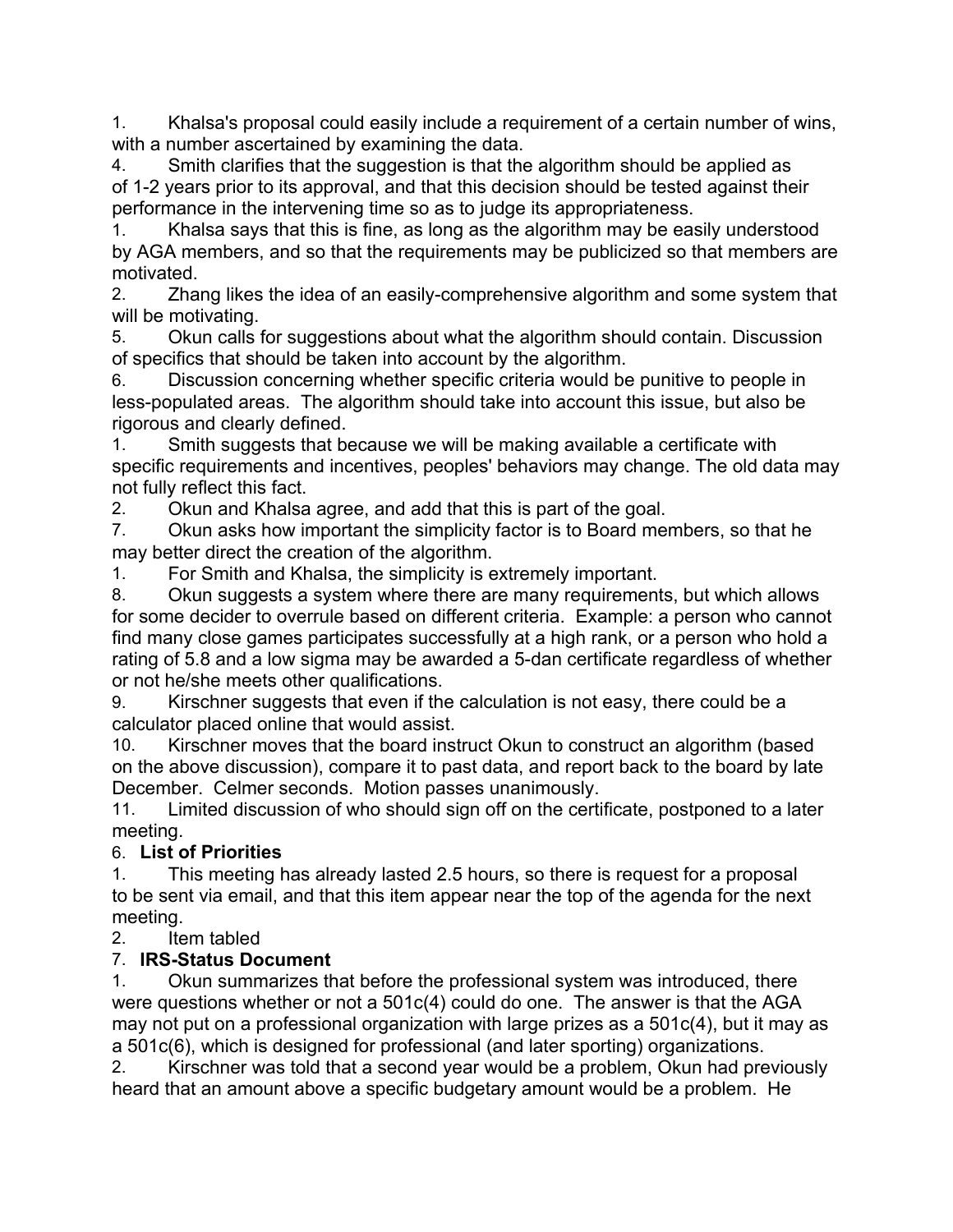also believes that the AGA should take care of this research, and to instruct the pro committee to research the question.

3. The goal of the research is to know the boundary of being a non-profit, so that we do not cross that line. Kirschner indicates that we want to do this now so that we are not dealing with a problem from the IRS.

4. **Motion firsts and seconds?** Motion to instruct the Professional Committee to investigate this issue carries unanimously.

# 8. **New Business**

1. Zhang sent proposals and there was discussion via email. Certain of these proposals came up in earlier discussion and discussion via email. The four topics are:

1. Establish a timeline of executing the Rank Certification System.

- 1. This topic was covered in the above agenda item.
- 2. Congress Travel Subsidy For Remote Players
- 3. \$35 chapter membership fee

1. This is a matter for the General Assembly, according to the AGA by-laws.

4. Set up an "Honorary Board" in order to recognize individuals who have significantly supported the AGA in the past.

5. We need to watch our language so that this seems to be an honorary title, but that people do not think that they will get to make decisions. Suggestions include "Advisory Committee" and "Advisory Council."

6. Consensus of the Board that Okun explore further the idea of an Honorary or Leadership Council.

# 9. **Date and Time of Next Meeting**

1. Sunday, December 2, 2012 at 8pm EDT

# 10. **Adjournment**

1. Barber moves to adjourn. Burrall Seconds. Motion carries unanimously. Meeting adjourned at 10:40pm EDT.